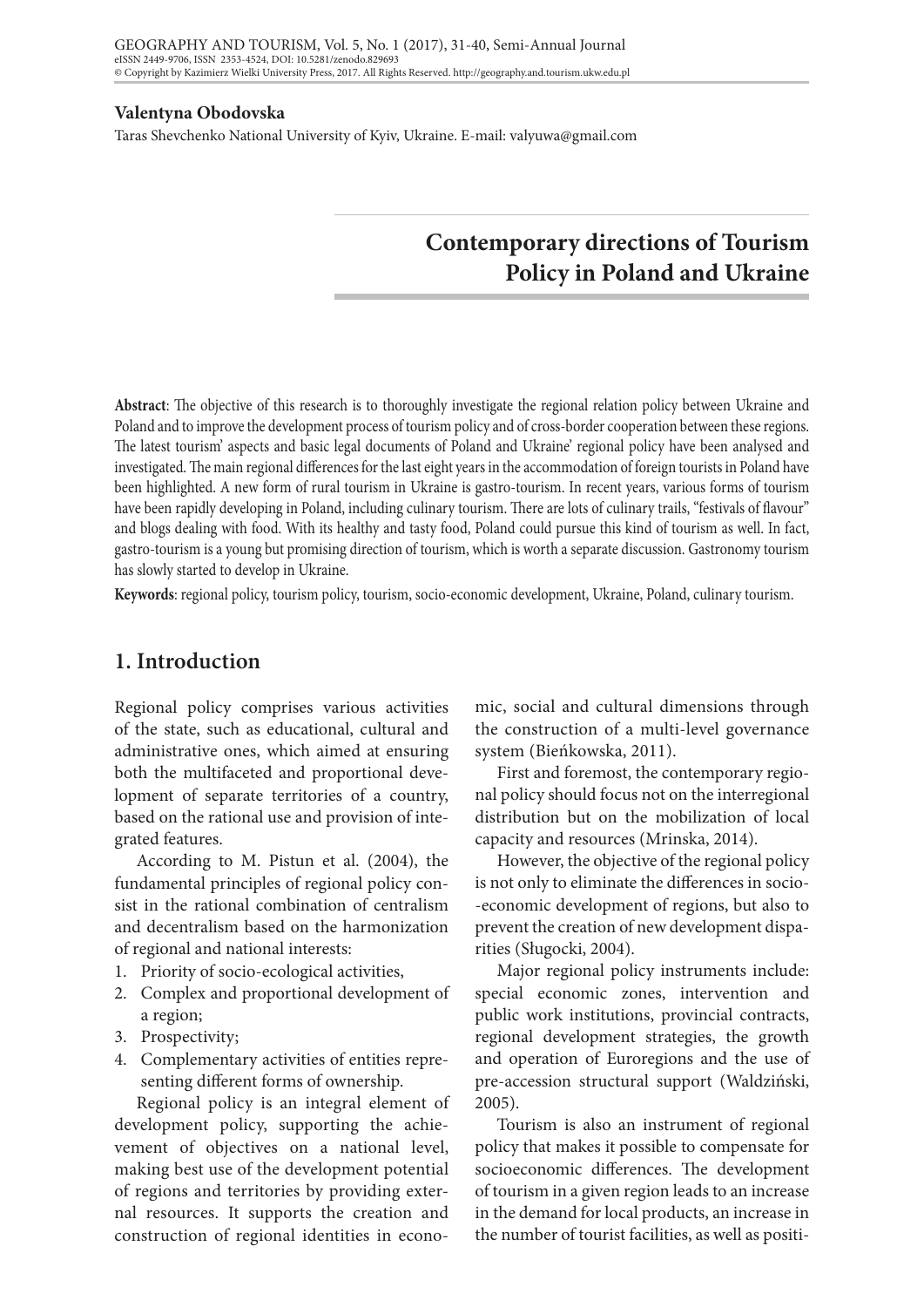vely affects the regional infrastructure, employment and ecology (Sviridova, 2005).

The State Tourism policy is a combination of legal, economic and organizational measures, supported by relevant administrative institutions, whose activities affect all levels of management and are aimed at reconciling the state, business and local interests in the tourist market of different orders (Lyubitseva, 2005).

The State tourism policy should be seen as a system of social, economic, political, legal, environmental and cultural methods and measures, carried out by public authorities in the tourism sector in order to regulate, coordinate and create conditions for the development.

Tourism policy is an activity which determines economic, political, social and cultural objectives related to tourism development, achieving comprehensive positive effects which result from the existence of demand and supply, striving to meet the social needs in terms of tourism and defining the key means to do that (Wodejko, 1998).

The purpose of this research is to investigate the basic normative legal documents in the field of regional policy and to highlight the latest tourist aspects of the regional policy of the Republic of Poland and Ukraine and to analyse the dynamics of tourism policy in the field of foreign tourists.

# **2. Comparison of tourism policies in Poland and Ukraine**

According to the division of tasks of the public administration at the national and regional level, the primary institution responsible for tourism policy at the regional level in Poland are provincial authorities (the provincial board and assembly). The basic objectives of the tourism policy are as follows (Kurek, 2007):

- − meeting the tourism needs in a society;
- − reasonable use of tourist attractions, labour and capital resources in the sector of tourism economy;
- − development of the optimal size and structure of tourism movement;
- − coordination of tourism development which takes into account its various features and links with other areas of economy.

Regional policy in the tourism sector in Poland is a new and prospective direction of regional policy, that is why it is an actual subject of research. In recent years, tourism in Poland has become fairly extensive and profitable, which is attributed to its geographic location, the extensive spectrum of natural, historical and cultural resources, positive growing dynamics of living standards, low prices compared to developed countries, and membership in the European Community. Poland has an active and effective tourism policy.

Tourism is one of the priorities of the regional policy in Poland and includes the following objectives: to preserve and use the cultural and natural heritage, to advance the

tourism development, to support the development of cultural and tourism functions at the sites of national and global importance, to support the creation and development of regional tourism products, to strengthen the metropolitan functions in terms of tourism and tourism infrastructure (Tourism at the turn of the millennium, 2000).

The state is a primary entity implementing the tourism policy in any country. It is generally accepted that there are 7 governmental functions in relation to tourism (Borzyszkowski, 2011). They include: coordination, planning, legislation, economic activity, stimulation, socialization of tourism, and protection of public interest. The responsibilities of the ministries in the field of tourism management include, in particular, tasks associated with the development and promotion of tourism, implementation and monitoring of programs and decisions related to the tourism sector.

Since tourism is an intersectoral and diverse enterprise, implementation of various tasks which affect the development of tourism industry in Poland is the responsibility of different ministries and departments. Tasks of the Ministry of Economy (Poland) regarding the tourism industry and its jurisdiction management of the sector are included in the "Tourism development strategy in 2007–2013". In addition, it is worth noting that many tasks that have a direct influence on the tourism industry are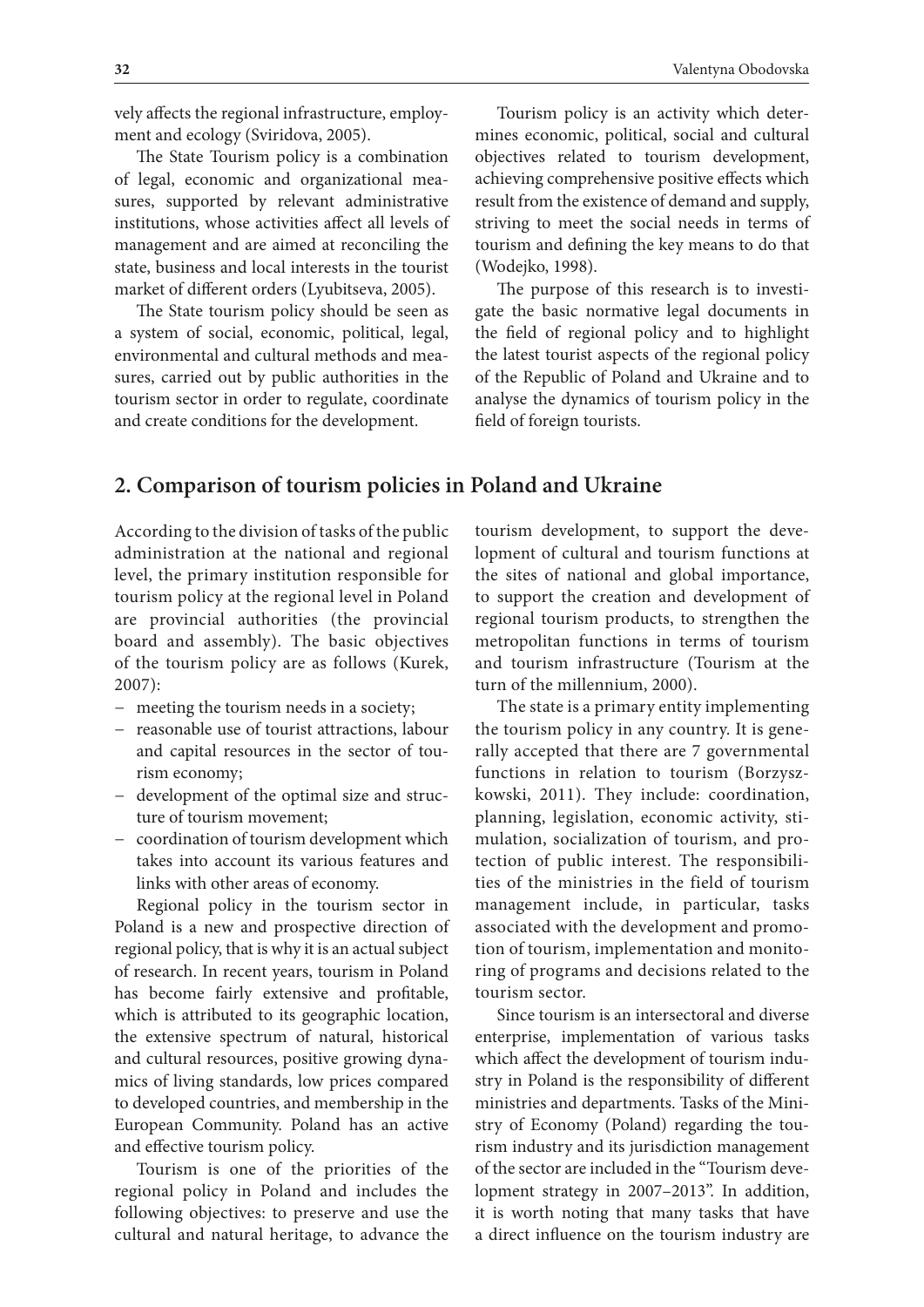the competence of local authorities at various levels: provinces, counties and communes (Pyszkowski, 2005).

Recently, the Ministry of Sport and Tourism of the Republic of Poland has been involved in the tourism development policy.

"Tourism Development Program until 2020" (TDP – 2020) is developed in the second phase of the construction of the new strategic documents system in Poland, including the transformation of selected documents from the previous system of strategic development programs (Uchwała nr/Resolution no. 143/, 2015). TDP – 2020 was prepared in accordance with the Polish legislation, including in particular the regulation from December 6, 2006 on the development policy principles and incorporating the existing strategic documents at the national level under the new governance system in the country. The program will constitute an executive document for the Innovation Strategy and Economic Efficiency "Dynamic Poland 2020" (SIEG) and will include the following four basic objectives:

- 1. to adjust the regulatory environment and financial needs of innovative and efficient management;
- 2. to stimulate the innovation by advancing the knowledge and enhancing the work efficiency;
- 3. to increase the efficient use of natural resources and raw materials;
- 4. to increase the internationalization of the Polish economy (Strategiа Innowacyjności…).

All measures implemented under the program were aimed at highlighting the tourism as:

- − modern and open tourist economy based on the intellectual tourism specializations in the Polish regions;
- − one of the key sectors of the Polish regions;
- − strengthening the country's competitiveness in the EU.

Comprehensive measures focus on the following priority directions:

- − competitive and innovative tourism;
- − modern tourism management system;
- − competent tourism specialists;
- − tourism as a factor of regional and local development, which increases the social and economic potential of regions.

The main objective of the program is to strengthen the development of competitive and innovative tourism by supporting enterprises, organizations and institutions, as well as tourism sector initiatives.

The implementation of TDP – 2020 includes the following four main operational objectives:

- 1. Development of innovativeness, attractiveness, quality of tourism products and services as a competitive factor in tourism policy.
- 2. Strengthening the social and entrepreneurial activity in the tourism sector, enhancing the staff competence in the tourism enterprise management.
- 3. Advertising a branded tourism product of the country and regions, economic specialization based on tourism.
- 4. Progress and modernization of space for the development of tourism and tourism infrastructure while preserving the environment and using the ecologically innovative technologies.

The Program Management System based on the coordination of national, regional and local institutions. The key factor is the partnership and networking between institutions and economic units at the national and regional level. This will allow the participation of many central and regional government institutions, tourism enterprises and organizations in the implementation of TDP – 2020.

The development of the cluster tourism sector will play a special role in the implementation of the program, which will strengthen the competitive advantages of tourism and support tourism projects in the formula "PPP" (public-private partnership).

The key importance is attributed to the coordination system of tourist services certification that will improve their quality.

Due to the fact that tourism was not included in the 11 thematic objectives set by the European Commission, the beneficiaries of the tourism sector will be able to apply for the resources from the EU funds relating to new technologies, cultural heritage, environment, transport, human resources, etc. (Program Rozwoju Turystyki do 2020 roku).

On the basis of recommendations of the research "Analysis of competitive advantages in regional tourism markets of Poland" clear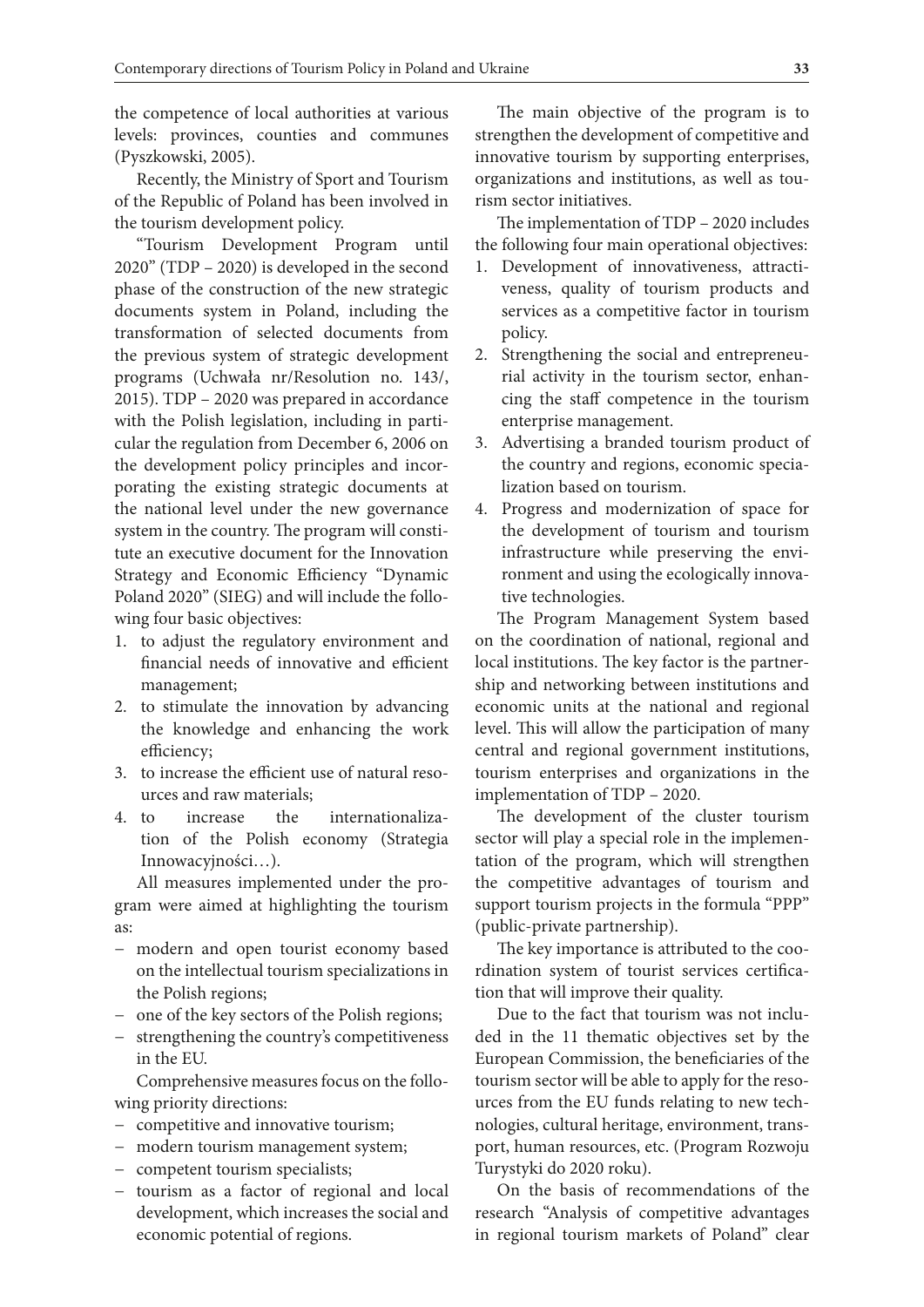images of Polish tourist regions should be created, referring to the combination of high- -standard tourist services with features of each region, including multidimensional cultural and historical heritage attractive to international tourism in most Polish provinces (Barteczko, 2003).

Poland is among ten most visited countries by foreign tourists (World Tourism Organization, 2015). Polish resorts have unique conditions for treatments and rest. In addition to the unique mineral springs, specialized medical care is offered there. Resort areas that have natural therapeutic agents and the necessary conditions to be used for curative purposes are located in scenic areas of the country, mostly near national parks or reserves.

Poland has an effective tourism policy and effective mechanisms for its implementation, which are based on legislative and institutional support. Such an active policy of Poland is justified, and according to the World Tourism Organization (World Tourism Organization, 2015) promotes positive dynamics of tourist arrivals and visits, so this is a positive example for the relevant Ukrainian authorities.

Tourism is an effective tool for the development of market mechanisms, creation of additional revenues for regional and local budgets, and new jobs (Likhomanova, 2004).

Culinary tourism is becoming increasingly popular and appreciated as a field of cultural tourism. Its significance and positive effects that have been carried for several years are being increasingly acknowledged and appreciated as well. The number of people interested in travelling for gastronomic motivations has been gradually increasing (Bessiere, 1998). That is why culinary tourism was chosen as an example in the analysis.

Various forms of tourism in Poland have been growing rapidly in recent years, including culinary tourism. Culinary tourism has long been popular in Europe and many other places around the world. There are lots of culinary trails, "festivals of flavour" and blogs dealing with food. With its healthy and tasty food, Poland could pursue this kind of tourism as well.

Compared with the rest of Poland, the regional cuisine of the south-eastern Podkarpacie province is remarkably diversified and tops the statistics in terms of certified, traditional foods. This province has been mentioned as one of the perspective directions in the socio-economic development of the Podkarpackie province in the regional development strategy – Podkarpackie 2020 in the tourism sector (Region Development Strategy – Podkarpackie 2020). The traditional cuisine of Polish gentry from eastern parts of the country blended in Podkarpacie with dishes eaten by peasants and Vlach shepherds as well as with Armenian, Jewish, German, Hungarian and Austrian cuisines. All of these culinary cultures co-existed and influenced one another, producing the current highly diversified regional cuisine of Podkarpacie (Food Tourism in Poland, 2013).

The culinary tourism in the Kujawy- -Pomerania province plays very important social and economic roles (Gonia, 2013; Charzyński, 2015). The culinary festivals gather a great number of tourists. There are about ten cyclic culinary events in the region. A festival in Gruczno is one of the most known in the Kujawy-Pomerania province. It takes place every year in the last weekend of August. The aim of the festival is to promote regional richness of different tastes and dishes from different parts of the province (Festiwal smaku w Grucznie). Every year in March, during the tourism fair called "Wypoczynek", the "Festival of Taste" takes place in Toruń. Along with the culinary shows, there are also Toruń's cooks competitions.

A culinary tourism offer can consist of things associated with regional cuisine. A tool that makes use of the culinary advantages are undoubtedly themed culinary trails (Tomczak, 2013). The province has a unique trail, with goose products as the main theme. The originator of the "Goose Culinary Trail" is the Kuyavian-Pomeranian Tourist Organization and the local authorities. At present, there are seventeen restaurants on the trail, which serve dishes made of goose meat. Apart from the year-round open restaurants, there are culinary festivals featuring goose dishes. The most important one takes place every year around the 11th November (the Independence Day) in Przysiek, near Toruń. The Cuiavian-Pomeranian Goose Festival is probably the biggest market of goose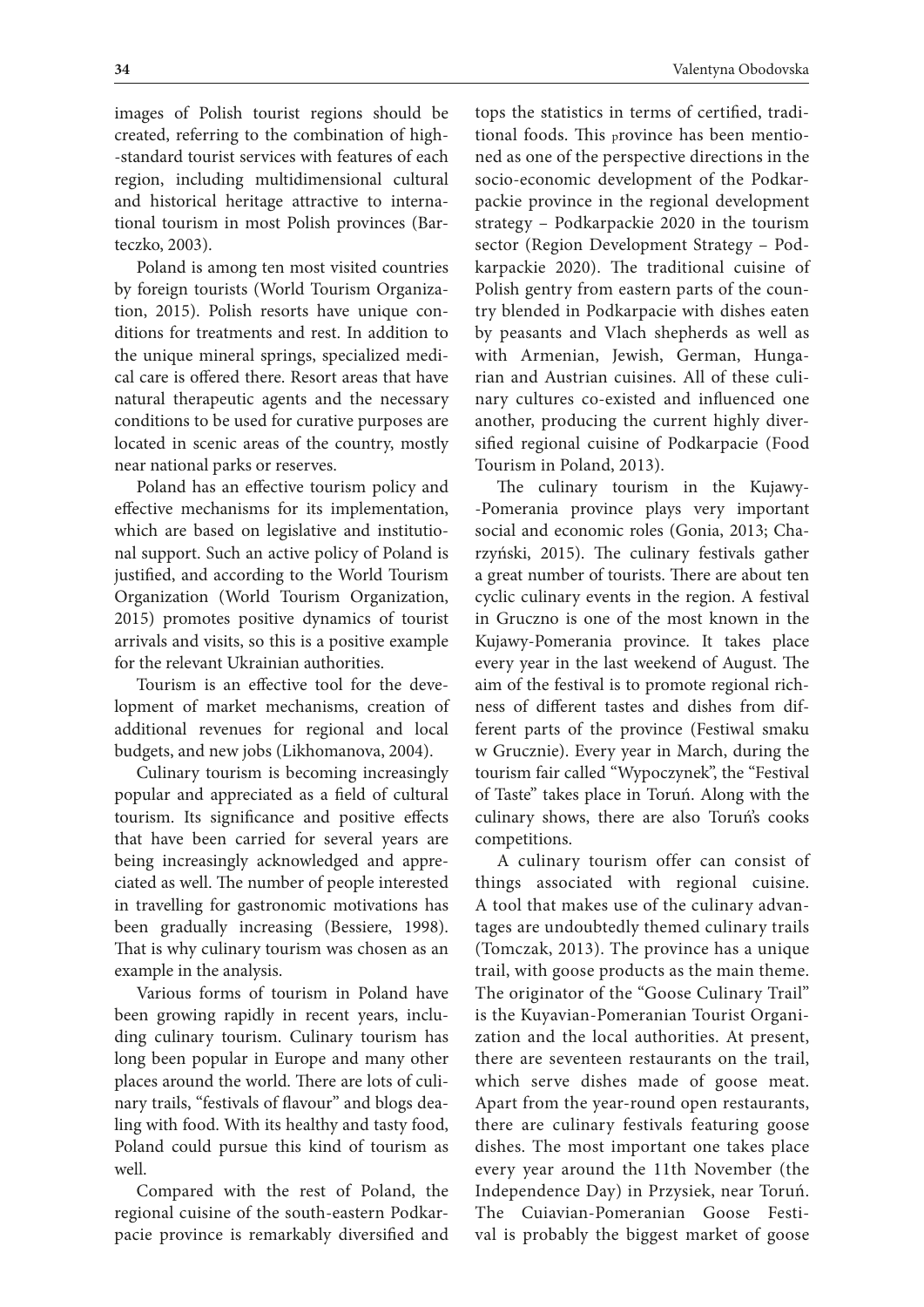products (Charzyński, 2015). The trail's project is implemented by the Kuyavian- -Pomeranian Tourist Organization within the project "Kujawy-Pomerania – I like to eat here", co-financed by the Ministry of Sport and Tourism. The Goose Culinary Trail was created under the patronage of the Kuyavian- -Pomeranian Marshal's Office (Gęsinowy szlak kulinarny, 2016). The creation of a gingerbread museum is mentioned in the provincial "Strategy of Development until 2020" to promote the culinary icon of Toruń.

The Polish regions are aware of the potential presented by food. Poland's culinary tourist attractions include "festivals of flavour" such as the Honey Festival in Podkarpacie, the Pierogi Festival in Pilzno, and the Powidlaki Plum Stew Festival in Krzeszow, along with cooking workshops, tastings of local specialties and museums focusing on traditional dishes and beverages. Examples include the Museum of the Distilling Industry in Łańcut and the breweries in Żywiec and Tychy, which are open to the public (Food Tourism in Poland, 2013).

The Law of Ukraine "About tourism" (Zakon Ukrainy, 2004) is a basic document that defines the general legal, organizational and socio-economic principles of the state policy of Ukraine in the field of tourism.

The State Tourism policy is implemented throughout Ukraine. On this basis, local authorities resolve socio-economic contradictions between the development of regional economy and tourism regional objectives that are implemented within their designated areas.

The main objectives of the state regulation of tourism in Ukraine are:

- 1. to ensure the right of citizens to rest, freedom of movement, restoration and promotion of health, safe and healthy environment, spiritual needs and other rights provided by the Constitution of Ukraine (254к/96-ВР).
- 2. to ensure safety of tourism, protection of rights and legitimate interests of tourists and other subjects of tourism activities and associations, rights and interests of owners or users of land and buildings.
- 3. to maintain the integrity of Ukrainian tourism resources, their sustainable use, protection of cultural heritage and the environment, taking into account national and

public interests in the land development plans.

4. to create favourable conditions for the development of the tourism industry, and to support the priorities of tourism activities. The main priorities of state policy in the tou-

rism industry are:

- − to improve the regulatory legal framework governing the tourism relations;
- to ensure the establishment of tourism as a highly profitable sector of the Ukrainian economy, to encourage domestic and foreign investment in the development of the tourism industry, to create new jobs;
- − to develop inbound and domestic tourism, agriculture, environmental (green) tourism;
- to expand international cooperation, to consolidate Ukraine in the global tourism market;
- − to create favourable conditions for tourism development by simplifying and harmonizing tax, currency, customs, borders and other regulations;
- to ensure the availability of tourism and sightseeing visits for children, youth, the elderly, disabled and low-income citizens by introducing incentives in respect of these groups of people.

Regulation of tourism is governed by the Verkhovna Rada of Ukraine, the Cabinet of Ministers of Ukraine, the central executive authority in the tourism sector, local state administrations, local authorities and other bodies within their jurisdiction (Zakon Ukrainy, 2004).

«State targeted social development program in Ukrainian sports and tourism infrastructure in 2011 – 2022». The purpose of the Program is to promote sports and tourism infrastructure, creating suitable conditions for the Winter Olympic and Paralympic Games in 2022 in Ukraine (state institutions of different levels). It includes the following main objectives for the State regulation of the tourism industry:

- − to develop an integrated concept of tourism, international tourism industry in Ukraine based on financial needs, as well as real and consistent actions;
- to establish a regulatory support for international tourism business, and Ukraine's membership in international specialized organizations, associations and structures,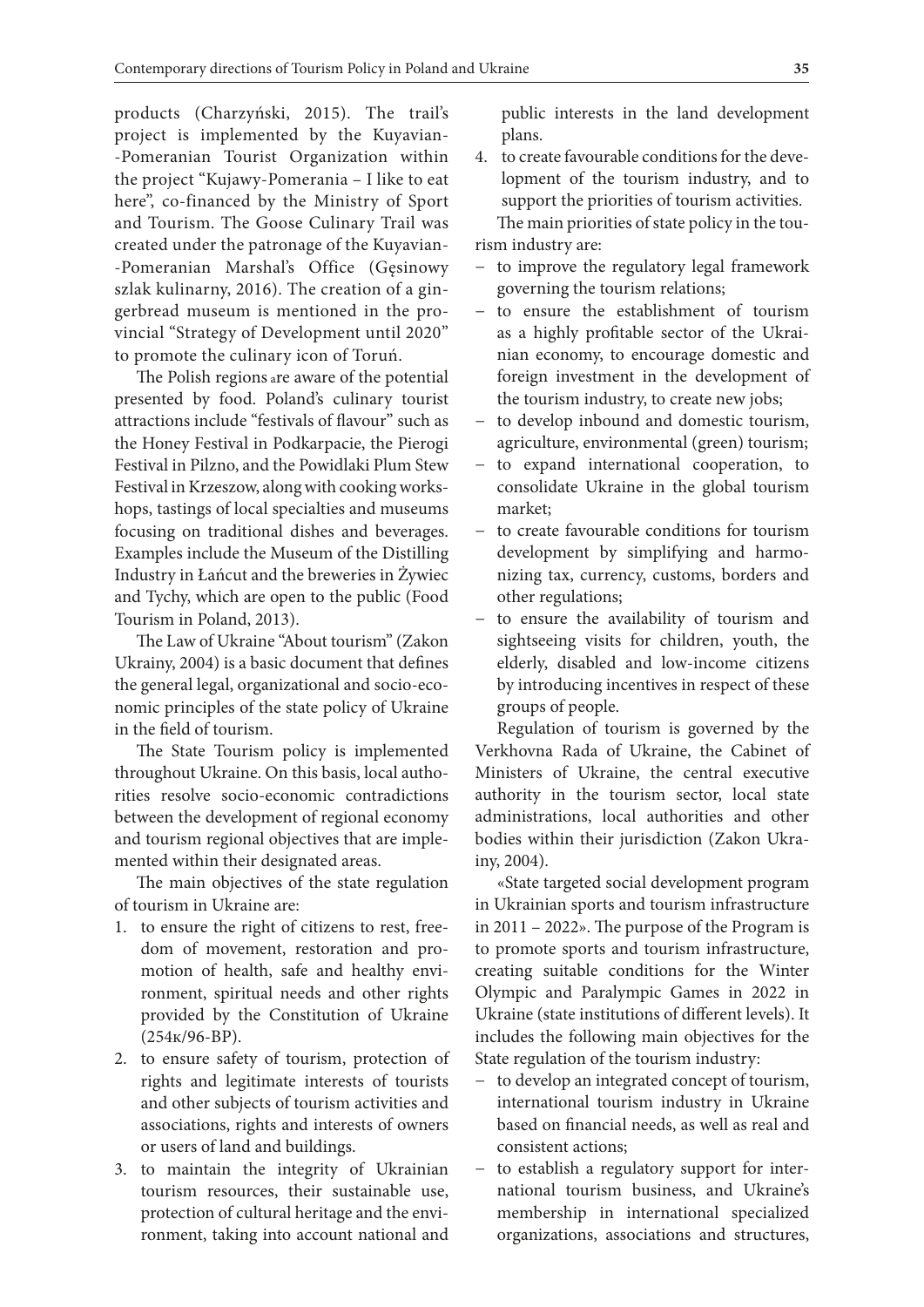signing and implementing bilateral intergovernmental agreements with respect to tourism;

- − to accelerate the transition to a higher level of tourism management and service, to improve the quality of tourist services;
- − to ensure a gradual increase in the number of tourists entering the country and the growth in domestic tourist traffic;
- − to encourage investments in the tourism industry (State targeted social development program, 2011-2020).

The mechanism of the formation and implementation of the state tourism policy has several key components that represent separate mechanisms incorporated into the system of legal, institutional, organizational, financial and economic tools that should be used together to ensure the objectives of regional policy and to increase its effectiveness (Myrna, 2010).

Therefore, the following basic problems of the tourism development in Ukraine can be pointed out:

- − inadequacy of the regulatory framework, which should be based on the accumulated international experience, but allowing for the national specifics of the tourism industry;
- − lack of transport and services;
- − the need to improve the human resources in the sector, to increase professionalism of the services;
- − instability of the taxation system, especially with regard to investment in the tourism industry;
- − lack of consistency in managing the development and operation of the tourism industry and separate tourism organizations in their interaction with other entities (transportation companies, hotels etc.);
- − no clear mechanisms for attracting investments into the industry and almost no regulation of this process etc. (Zakon Ukrainy, 2004).

As stated above, the Republic of Poland has a legal and normative framework and an effective mechanism for implementing the state tourism policy. Ukraine does not have a clear mechanism of regulation and implementation of the state tourism policy.

A new form of rural tourism in Ukraine is gastro-tourism. In fact, gastro-tourism is a young but promising form of tourism, which is worth a separate conversation. Gastronomy tourism has slowly started to develop in Ukraine. Ukrainian cuisine is diverse and delicious. Some dishes are widespread among people of other countries, especially Slavs. Be-In-Trend provided a list of gastronomic tours in Ukraine for those who want to try Ukrainian dishes and learn the secrets of cooking (Ukraine tours, 2015).

Gastronomic tourism in Ukraine is gaining more and more enthusiastic tourists (Gastronomic tourism, 2016) as it is a new way of traveling for foreign tourists to explore the true flavours and traditions. This kind of tourism not only allows you to enjoy a variety of Ukrainian delicacies, but also to learn about the spirit of the Ukrainian land, culture and experience the values associated with the land and roots. We suggest to find out for yourself what Ukraine tastes like and get to know where to go. Wine tourism in Ukraine is one of the most memorable parts of the gastronomic tourism, which perfectly presents itself as in the Carpathians and Crimea. It is time to discover for all the wine connoisseurs the season of «wine» pleasure. You have the opportunity to visit the Crimean wine cellars "Massandra", "Koktebel", "Livadia", "Novyi Svit", to visit a winery called "Inkerman" with a guided tour to the wine cellars, to get acquainted with the characteristics of the classical wine making and the history of wine making in Crimea. You will enjoy tasting of the best examples of vintage wines such as dry, strong and sweet. You can visit the wine museum and the wine tasting centre. You can see there the unique varieties of grapes grown on the fields for about 2,500 years. There is also a cave, which is known for its museum of grapes and wine. The Carpathians can also enchant you with its intoxicating aroma. There are no big factories and enterprises, but unique to Carpathians festivals of young wine held every autumn. Therefore, you have time to organise your trip there until November.

Lviv can be called another gastronomic destination, where you can visit the most famous and delicious places. You can easily visit the most popular places: "Gasova Liampa", "Mazokh Café" and "Kryivka" where the Ukrainian spirit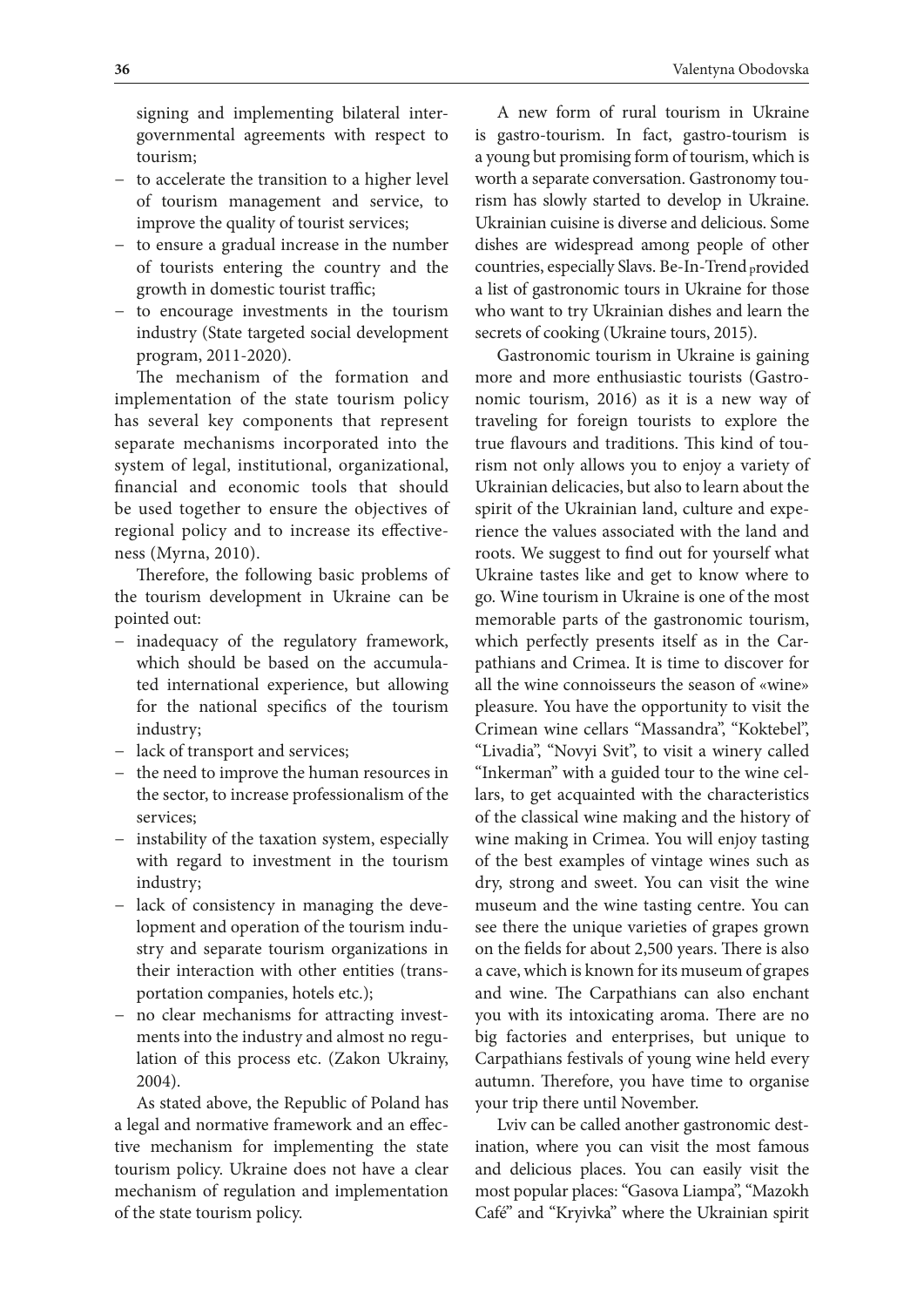and plum brandy truly impress you. A visit to the brewing museum of Lviv (Museum of Brewing, 2005) allows you to taste the variety of beer flavours and learn how to prepare it. Take the opportunity if you want to taste different kinds of vodka at the plant of world-famous brand Nemiroff (Gastronomic tourism, 2016).

Over the past five years, the number of Ukrainian tourists in Poland has significantly increased and continues to grow. This is due to the simplification of the visa regime for the Ukrainian vision of tourism attractiveness and tourism policy (Fig. 1)



**Figure 1**. Dynamics of the accommodation of foreign tourists in Poland (number of tourists) (source: prepared based on GUS data - Rocznik Statystyczny Województw, 2006-2015)

It clearly appears from the chart that the largest number of Ukrainian tourists was recorded in 2015 and amounted to 285,046 people. In 2013, it was 275,191 people and in 2014, the number of tourists decreased significantly (by 715 people) and amounted to 274,476 people. The sharp decline in 2008 was associated with the global economic crisis. The minimum number of tourists was in 2009 – 12,707 people. In the following years there has been a positive dynamics in the number of Ukrainian tourists visiting Poland (Rocznik Statystyczny Województw 2006-2015), which continues to this day.

Within the framework of the Ukrainian- -Polish cooperation in tourism, special attention is paid to the strengthening of agricul-

ture and ecotourism. The main problems of the development of tourism in Ukraine (Lviv and Volyn), which borders Poland, is underdeveloped tourism infrastructure and lack of funds for entrepreneurial initiatives (Dubovich, 2005).

Perspectives on the Polish and Ukrainian tourist markets include such tourism products as fitness, skiing, recreation, rural and ecotourism and culinary tourism. Each of these types of tourism involves the development of appropriate infrastructure. This cooperation is provided through thematic, cultural, ethnic and cultural tours (Euroregion Bug w liczbach, 2000).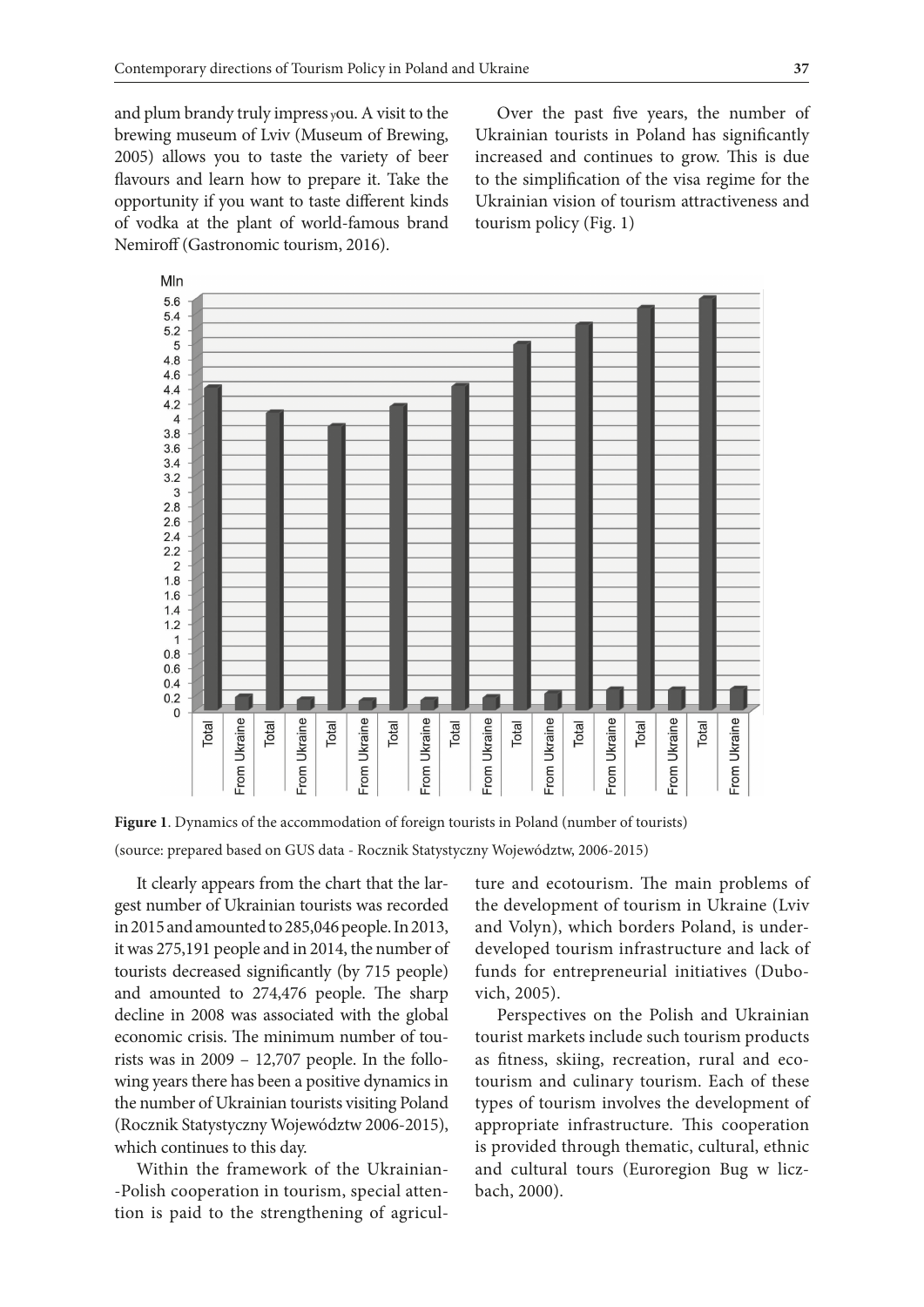### **3. Conclusions**

One of the prospective regional policy areas is the development of tourism and implementation of the state tourism policy.

Poland has an effective tourism policy and effective mechanisms for its implementation based on legislative and institutional support. The Ministry of Sport and Tourism of the Republic of Poland is involved in the tourism development policy. The main objective of the Tourism Development Program until 2020 is to strengthen the development of competitive and innovative tourism by supporting enterprises, organizations and institutions as well as tourism sector initiatives.

The Law of Ukraine "About Tourism" is a basic document that defines the general legal, organizational and socio-economic principles of the implementation of Ukraine's state policy in the tourism sector. The State Tourism policy is being implemented throughout Ukraine. However, there are no clearly defined priorities and normatively legal implementation.

For the last five years, the tourist traffic of Ukrainian tourists to the Republic of Poland has a positive dynamics (from 13,493 to 285,046 people in 2009-2015, respectively), which continues till today.

Poland has become an example for Ukraine in terms of the state tourism policy implementation.

# **References**

- Barteczko K., Grabowski J., Wrzosek A., 2003. Analiza przewag konkurencyjnych na regionalnych rynkach turystycznych Polski, Instytut Koniunktur i Cen Handlu Zagranicznego, Warsaw [In Polish].
- Bessiere, J., 1998. Local development and heritage: Traditional food and cuisine as tourist attractions in rural areas. Sociologia Ruralis, 38(1): 21-34
- Bieńkowska E., 2011. Regional policy in Poland / Ministry of Regional Development of the Republic of Poland, Warsaw.
- Borzyszkowski J., 2011. Organizacja i zarządzanie turystyką w Polsce, CeDeWu.pl Wyższa Szkoła Bankowa, Gdańsk-Warsaw[In Polish].
- Budkin V., 1993. Prykordonne spivrobitnyctvo v systemi adaptacii ekonomiky Ukrainy do evropeiskogo gospodarskogo prostoru / Problemy spivrobitnyctva Ukrainy i Polshi. № 3, Varshva – Kyiv [In Ukrainian].
- Charzyński P., Łyszkiewicz A., Musiał M., Podgórski Z., 2015. Culinary tourism in the Cuiavian-Pomeranian Province, Poland. [In:] S. Sahin, P., Charzyński (Eds.), The Cultural Heritage and Its Sustainability in Europe, Akademi, Ankara: 69-89.
- Dergavna ciliova socialna programa rozvytku v Ukraini spornyvnoi ta tyrustuchnoi infrastryktyru v 2011-2020 / State targeted social development program in Ukrainian sports and tourism infrastructure in 2011 – 2022, Kyiv [In Ukrainian].
- Dolishnii M., 2006. Regionalna polityka na rubezhi XX XXI stolit / novi priorytety K. / Nauk. dumka [In Ukrainian].
- Dubovich І., 2005. Geopolitychni ta cocialno-ekonom geografichni problemy transkordonnogo spivrobitnyctva Ukrainy / Istoria ukrainskoi geografii 12, Ternopil: 105-109 [In Ukrainian].
- Euroregion Bug w liczbach, 2000. Urząd statystyczny w Lublinie, Lublin [In Polish].
- Gonia A., 2013, A new culinary tourist product in the Valley of the Lower Vistula. The example of the "Plum Festival" in Strzelce Dolne. Journal of Health Sciences 3(14): 310-319.
- Izha M., 2011. Systema rehionalnoho upravlinnia: svitovyi dosvid i Ukraina / Monografiia O. / Druk. Dim [In Ukrainian].
- Kamińska W, Heffner K. (Ed.), 2014. Polityka spójności UE a rozwój obszarów wiejskich / Stare problemy i nowe wyzwania, Warsaw [In Polish].
- Kurek W. (Ed.) , 2007. Turystyka, Wydawnictwo Naukowe PWN, Warsawa [In Polish].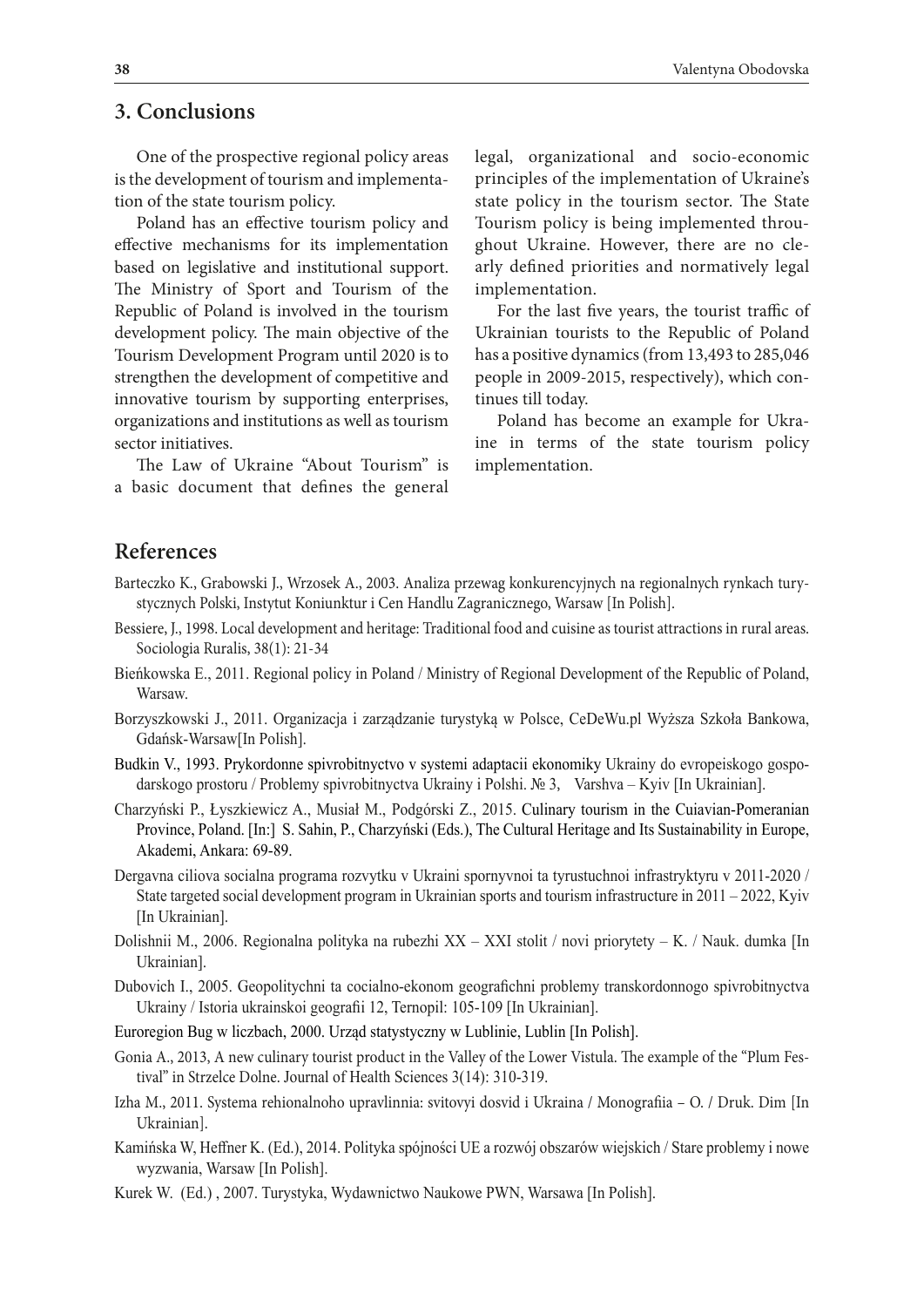- Likhomanova O., 2004. The situation and prospects of regional development of tourism in Ukraine / Aktualni problem economiky 6: 149-155 [In Ukrainian with English Abstract].
- Lyubitseva O., 2005. Rynok turystychnykh poslug (geoprostorovi aspekty) / 3-te vyd. K./Alterpres/ [In Ukrainian].
- Malynovska O., 2015. Tourist policy of Poland: priopities, strategy and tactics / Geografia ta turyzm 34: 82-93 [In Ukrainian with English Abstract].
- Mrinska A., Zasadko V., 2014. *Transkordonne spivrobitnyctvo* Ukrainy v konteksti evrointegracii / Monografia. – K: NISD/ [In Ukrainian].
- Myrna N., 2010. Development of complex mechanism of public regional policy / Development of complex mechanism of public regional policy: 56-66 [In Ukrainian with English Abstract].
- Pistun M., Mezentsev M., Tiorlo V., 2004. Regionalna polityka Ukrainy: suspilno-geografichnyi aspect/ Monografia. – K: NPZ /Kyivskyi un-tet/ [In Ukrainian].
- Pyszkowski A., 2005. Comparative analysis of the draft National development Pоland 2007–2013 and Initial draft of the National Strategy for Regional Development for 2007–2013 / Expertise commissioned by the Department of Coordination of Structural Policy, of the Ministry of Economy, Warsaw.
- Region Development Strategy Podkarpackie 2020/ An attachment no.1 to an Act no. XXXVII/697/13 of the Podkarpacie Region Assemblt in Rzeszów of 26.08.2013, Rzeszów.
- Sługocki W., 2004. Instrumenty kreowania i prowadzenia polityki regionalnej w Polsce, [in:] A. Cieśliński, W. Sługocki (Eds.), System nadzoru i kontroli nad samorządem terytorialnym w realiach funkcjonowania Polski w strukturach Unii Europejskiej, Zielona Góra–Łagów: 26-53.
- Strategia rozwoju województwa kujawsko-pomorskiego do roku 2020 Plan modernizacji 2020+/ Załącznik do uchwały Nr XLI/693/13 Sejmiku Województwa Kujawsko-Pomorskiego z dnia 21 października 2013 r., Toruń [In Polish].
- Sviridova N., 2005. Development of regional tourism as an object of public administration /Aktualni problem economiky 2: 18–21 [In Ukrainian with English Abstract].
- Tomczak J., 2013, A Culinary Trail as an Example of Theme Trail. Prace i Studia Geograficzne 52: 47-52.
- Tourism na poroge III tysiacheletia, 2000. Materialy mezdynar. nauch.-prakt. konf., Jalta [In Ukrainian with English Abstract].
- Waldziński D., 2005. Polityka regionalna w Polsce w procesie przemian kulturowo-cywilizacyjnych: Zarys problemu. Olsztyn [In Polish].
- Wodejko S., 1998. Ekonomiczne zagadnienia turystyki. Wyższa Szkoła Handlu i Prawa, Warsaw [In Polish].
- Zakon Ukrainy, 2004 / Pro vnesennia zmin do Zakony Ukrainy / Pro Turyzm/ Vidomosti Verkhovnoi Rady Ukrainy №13 [In Ukrainian].
- Tomczak J., 2013. A Culinary Trail as an Example of Theme Trail, [in:] Prace i Studia Geograficzne, Wydział Geografii i Studiów Regionalnych UW: 47-52.

#### **Internet sources**

European Statistical Office 2015, Eurostat: http://ec.europa.eu/ eurostat/data/database [date of access: 18.11.2015]

- Festiwal smaku w Grucznie. Smakowite kąski i kuszące napitki: http://tvp3.tvp.pl/16492764/festiwal-smaku-w- -grucznie-smakowitekaski-i-kuszace-napitki/ [date of access: 19.08.2014]
- Food Tourism in Poland, 2013 / The Warsaw Voice in Poland National Magazine: http://www.warsawvoice.pl/ download/Special/ 2011\_PolskaTastes\_33.pdf/ [date of access: 08.11.2013]
- Gastronomic tourism, 2016 / taste the flavor of Ukraine: http://visittoukraine.com/en/news/gastronomic-tourism-- --taste-the-flavor-of-ukraine.html/ [date of access: 31.10.2013]
- Gęsinowy szlak kulinarny, 2016 : https://czasnagesine.pl/pages/19/gesinowy-szlak-kulinarny [date of access: 12.11.2016]
- Museum of Brewing in Lviv: http://museum-brewing-lviv.virtual.ua/ua/ [date of access: 14.10.2005]
- Program Rozwoju Turystyki do 2020 roku. Ministerstwo Sportu i Turystyki.: http://www.msport.gov.pl/ [date of access: 15.12.2016]
- http://stat.gov.pl/obszary-tematyczne/ roczniki-statystyczne/ [date of access: 13.01.2016]